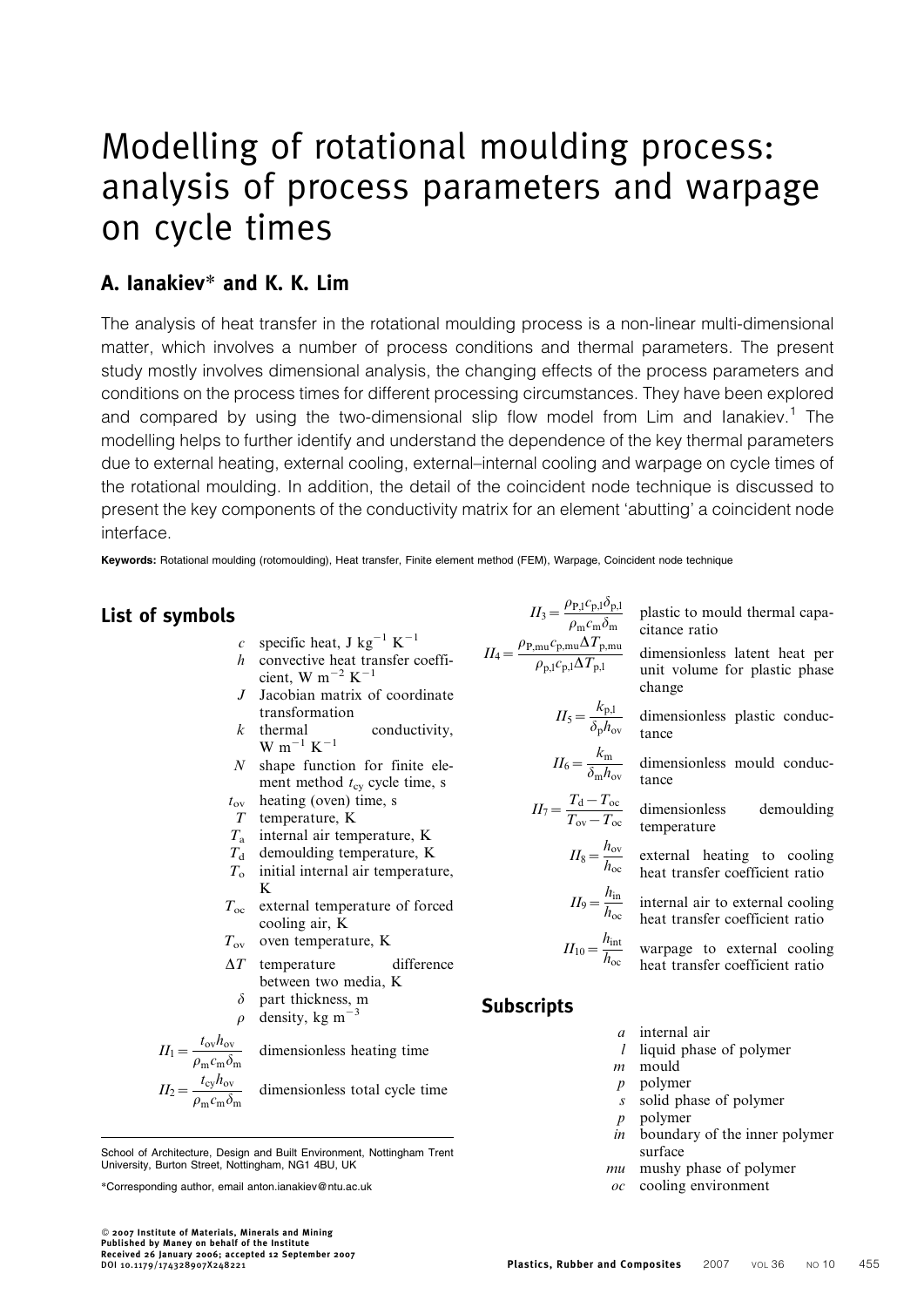- ov heating environment
- $tc$  tacky phase of polymer
- mu mushy phase of polymer
- int boundary of the coincident node elements

### Introduction

Rotational moulding is regarded as transient, high temperature, zero pressure and low shear. The final part is considered to be pressure free and stress free since the process does not utilise pressure to force the melt into a mould shape. The concept of rotational moulding originated from 'slush moulding' in the polyvinyl (PVC) manufacturing process. The technology was first developed in the USA in the 1940s before it was brought into the Europe in the 1950s.<sup>2-4</sup> Rotational moulding is ideal for a relatively short run production. It is regarded as of low processing cost in 100 000 to 300 000 parts per year range, and competes well with other plastic moulding processes through to  $1\,000\,000$  parts per year.<sup>5</sup> A rotomoulded part can be made as small as a doll's eye and as large as a 100 000 L storage tank.

The heating process of rotational moulding can be performed with various methods such as open flame heating, oven heating, internal air heating, molten salts, hot oil jacketed mould, infrared red or electrical heating. Among them, the oven heating method is the most popular today. In fact, the open flame heating method was first introduced to the rotational moulding industries in the early 1940s. However, it was gradually changed to the oven heating method owing to the latter one's conveniences; for example, cleanliness, health and safety and mould design flexibility.<sup>6,7</sup> Research by Kearn<sup>6</sup> shows that the open flame method helps to expedite the heating time but its overall cycle time is still longer than the oven heating method. This is the tradeoff between an effective heating time and a long cooling time, and it is also a reason why the oven heating is favoured over the open flame heating. The oven heating method was found, unfortunately, very inefficient since only  $1.7\%$  of the heat would go to the polymer. This is because the method requires the oven air to be heated up before heating the mould. Thus the oven heating method is relatively incompatible in energy saving. $6,7$ 

The applicable cooling methods for rotational moulding can be external air cooling (fan blowing), external internal air cooling, mist sprays, water showers, cold air jets and then spraying the moulds with water after a determined time and ambient air. Among them the fan blowing method is the most common cooling method used in the industry. Although the water spraying method helps to expedite the cooling, it is efficient only when the mould surface is hot enough  $({\sim}100^{\circ}C)$  to evaporate the spray. In rotational moulding, the heat transfer coefficient is commonly used to represent these heating and cooling methods. The coefficient is strongly dependent on the flow velocity, flow region, presence of turbulence, surface geometry and fluid properties such as dynamic viscosity, density and thermal conductivity.<sup>8</sup> Generally, the heat transfer coefficient can be assigned to a constant value or to vary with locations and time. The former approach for the modelling of the rotational moulding process can be found in papers. $9-11$  The latter had also been adopted in rotational moulding model<sup>12</sup> by 'calibrating' the computer predicted results to fit with

the experimental data from the process. In 1993, Sun and  $C$ rawford<sup>13,14</sup> studied the efficiencies of 1D internal heating and cooling effects with the ROHEAT program, in which the powder layers were treated as a packed bed (no mixing). The predicted results showed a considerable reduction in the process times.

Warpage is influenced by the magnitude of the temperature difference across the plastic, whereas the level of shrinkage is controlled by the rate of cooling.15 However, part warpage can also be caused by inappropriate mould design and processing conditions such as rate of quench, excessive mould release agent, low internal mould pressure.20 Warpage can be prevented if the shrinkage throughout the part is uniform, or the cooling rates on the inside and outside surfaces of the plastic are the same. Assuming an isothermal plastic phase change, Gogos et  $al$ .<sup>11</sup> developed a 1D theoretical heat transfer model due to external cooling to identify the key processing parameters on rotational moulding affecting warpage. In their model, the air gap is formed with a fixed thickness between the mould and the plastic part. According to Crawford,<sup>16</sup> the internal cooling could reduce the warpage and the mould pressurisation could speed up the sintering process of polymers. Any unbalanced mould pressurisation might still lead to an uneven part thickness and result in further warpage. A high mould pressure will create large forces that might blow the mould apart. The experimental results from Chen et  $al$ <sup>17</sup> showed that the mould pressurisation has no detrimental effect on the mechanical behaviour of a polyethylene product produced by rotational moulding, and has no effect on the residual stresses either. In addition, the mould pressurisation also helps to remove bubbles and further consolidates the melt. Consequently, it can improve the material properties, for example up to a 25% increase in impact strength and 5% in tensile strength.<sup>18</sup>

Dimensional analysis can reduce the number of parameters in the studies of rotational moulding process. According to Kreith and Bohn,<sup>19</sup> the results obtained from this method are rather incomplete without experimental data. Unfortunately, experimental data for different physical quantities are often not available for rotational moulding. This is because the experimental methods to measure these data are costly and not practical. In the present paper, some new and Gogos  $\vec{et}$  al.<sup>10,11</sup> dimensionless groups are used to study the physical, boundary and time conditions of rotational moulding system, quantitatively. The relationships of the key dimensionless groups in Gogos et  $al.$ <sup>10</sup> to rotational moulding have been evaluated by using various 1D numerical approaches. The evaluations assumed to be able to compensate for the lack of empirical data for comparisons at the present dimensional analysis. Consequently, this allows further use of the dimensionless groups for studying the effects of the external heating, external cooling, external–internal cooling and warpage on rotational moulding process.

## Coincident node technique for warpage and slip flow modelling

With symmetrical cooling assumption only half the slip flow model from Lim and Ianakiev<sup>1,22</sup> is applied to the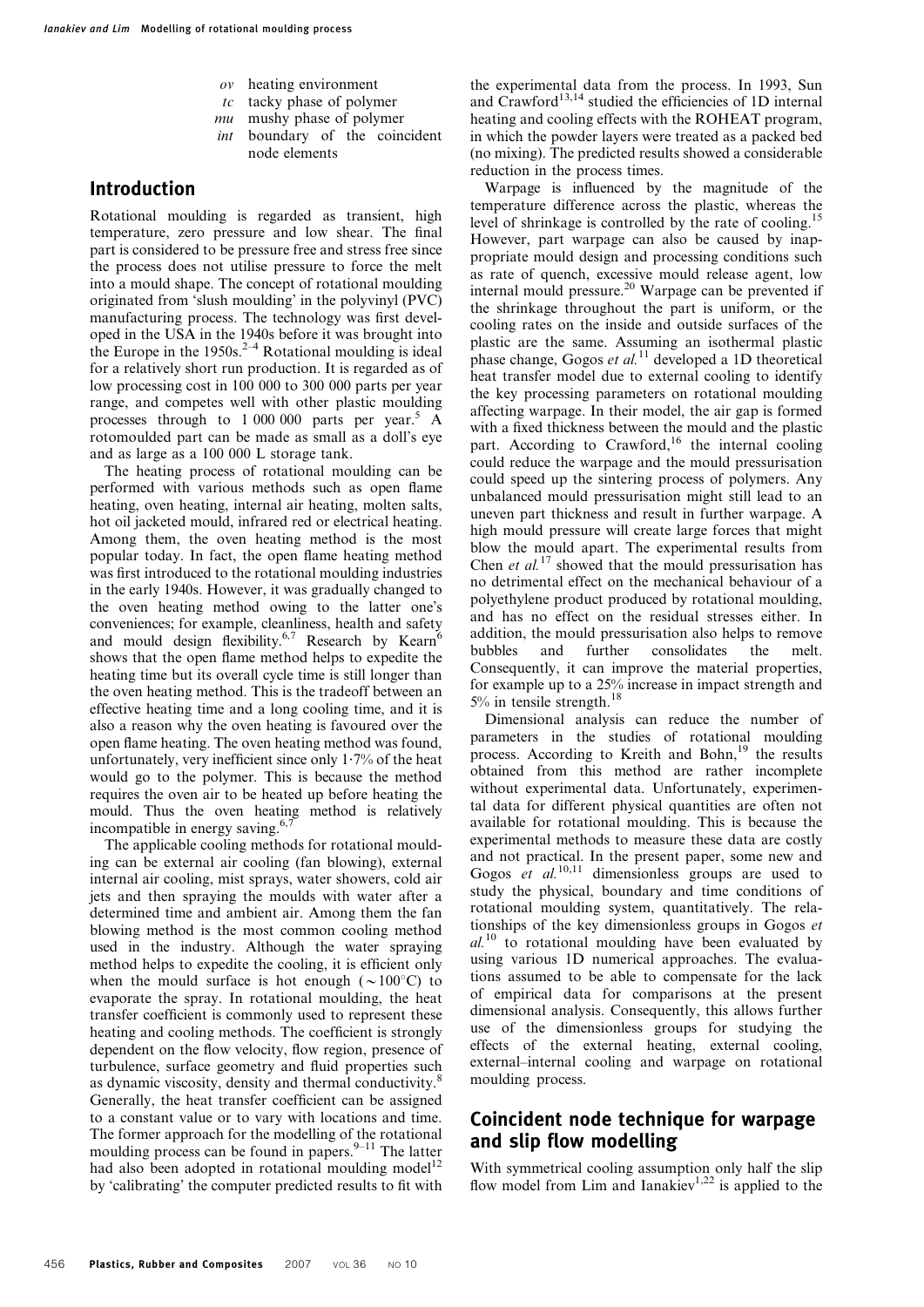

Structure of coincident node elements

cooling process. The details of the 2D slip flow model and the efficient algorithm for the non-isothermal phase changes can refer to the publications.<sup>1,21</sup> In the present paper, the coincident node technique<sup>23</sup> is used to numerically model the warpage in a slip flow model in order to simulate the thermal break of the continuum between the mould and polymer interface. The technique is an alternative to the thin element method. Presuming that a dimensional ratio aspect of the thin element area in Fig. 1 is  $\Delta y/\Delta x=100$ , the thin element technique was found at most to be  $0.02\%$  different from the results of the coincident node technique. Samonds et  $al.<sup>24</sup>$  pointed out that for a dimensional high aspect ratio of thin element area of  $\Delta y/\Delta x=350$ , there was only a 1?9% of mathematical difference between the coincident node technique and the thin element technique. This indicates that there should be very little difference in the numerical behaviour of these two methods.

Conveniently, the interface condition of the coincident elements may be imposed after the mesh has been designed, i.e. simply by adding coincident nodes along the internal surface. On the other hand, the thin element approaches requires less programming effort but the additional elements will result in significant computational effects. The terms of the thin element appear in the capacitance matrix  $[C]$ , and the stiffness matrix  $[K]$ , but a term only appears in the  $[K]$  matrix for the coincident node technique after finite element discretisation.24 Importantly, the coincident node element does not have to be present at the entire interface boundary at all times in the slip flow model. In the worst case, the global matrices of the thin elements might be invariably ill conditioned, i.e. spurious numerical results occur, unless an extremely fine mesh is used for the solution.<sup>25</sup> From these viewpoints, the coincident node technique is adopted.

As depicted in Fig. 1, the coincident node elements formed by two nodes coincide at the same position; one from each interface of the two adjacent elements. According to the figure, the coincident node topology

| elements | Coincident element Node |  |  |  | Table 1 Coincident node topology for coincident<br>1 3 13 11 2 8 12 7 4 14 9<br>4 6 16 14 5 10 15 9 3 13 8 |
|----------|-------------------------|--|--|--|------------------------------------------------------------------------------------------------------------|

for these coincident elements can be presented in Table 1.

The relationship between the interface elements<sup>23</sup> can be described by

$$
\left[\underline{\boldsymbol{K}}_{int}^{\text{e}}\right] = \sum_{i,j=1}^{cn_{\text{I}}} \int_{\Gamma_{int}} \left[h_{int} N_{j} \left(N_{i} - \frac{1}{2} N_{g}\right)\right] d\Gamma_{int}^{\text{e}} \tag{1}
$$

where  $i, j=1, 2, ..., cn<sub>I</sub>$ . The  $cn<sub>I</sub>$  represents the total node on the interface of coincident elements  $\Gamma_{int}$ . The subscript g is the number of the node coincident with  $i$ , and the superscript *e* stands for an element. This integration is performed for the elements on both sides of the interface. Since the  $N_iN_g$  cross-term appears twice during the integration, this term has a factor of 1/2 in equation (1). The final elemental stiffness matrix  $[K^e]$  becomes

$$
[\underline{K}^e] = [\underline{K}^e] + [\underline{K}^e_{int}] \tag{2}
$$

The following demonstration is presented to exemplify some components of the conductivity matrix for an element 'abutting' a coincident node interface such as at the element nodes 3, 8 and 13 in Fig. 1. The following equation (3) represents the shape functions for a 2D eight noded rectangular element (serendipity family) in the present model

$$
N_1^e = -\frac{1}{4}(1-\xi)(1-\eta)(1+\xi+\eta) ;
$$
  
\n
$$
N_5^e = \frac{1}{2}(1-\xi^2)(1-\eta) \nN_2^e = -\frac{1}{4}(1+\xi)(1-\eta)(1-\xi+\eta) ;
$$
  
\n
$$
N_6^e = \frac{1}{2}(1+\xi)(1-\eta^2) \nN_3^e = -\frac{1}{4}(1+\xi)(1+\eta)(1-\xi-\eta) ;
$$
  
\n
$$
N_7^e = \frac{1}{2}(1-\xi^2)(1+\eta) \nN_4^e = -\frac{1}{4}(1-\xi)(1+\eta)(1+\xi-\eta) ;
$$
  
\n
$$
N_8^e = \frac{1}{2}(1-\xi)(1-\eta^2) (3)
$$

The relationship of the shape functions for the coincident nodes in Fig. 1 is

$$
N_3 = N_4 \tag{4}
$$

The coincident boundary Jacobian  $J_{\Gamma}$ , formed by node numbers 3, 8 and 13 is

$$
J_{\Gamma}(1,\eta) = \left\{ \left| \left( \sum_{j=3,8,13} \frac{\partial N_j}{\partial \eta} x_j \right)^2 + \left( \sum_{j=3,8,13} \frac{\partial N_j}{\partial \eta} y_j \right)^2 \right| \right\}^{1/2}
$$
  
= |J\_{int}| (5)

Solving equation (1) gives

$$
K_{3-3,\text{int}}^{\text{le}} = \int_{-1}^{1} h_{\text{int}} N_3 N_3 |J_{\text{int}}| d\eta = \frac{4h_{\text{int}} |J_{\text{int}}|}{15}
$$
  

$$
K_{3-4,\text{int}}^{\text{e}} = -K_{3-3,\text{int}}^{\text{e}} \tag{6}
$$

where  $J_{\Gamma}$  is the coincident boundary Jacobian formed by node numbers 3, 8 and 13.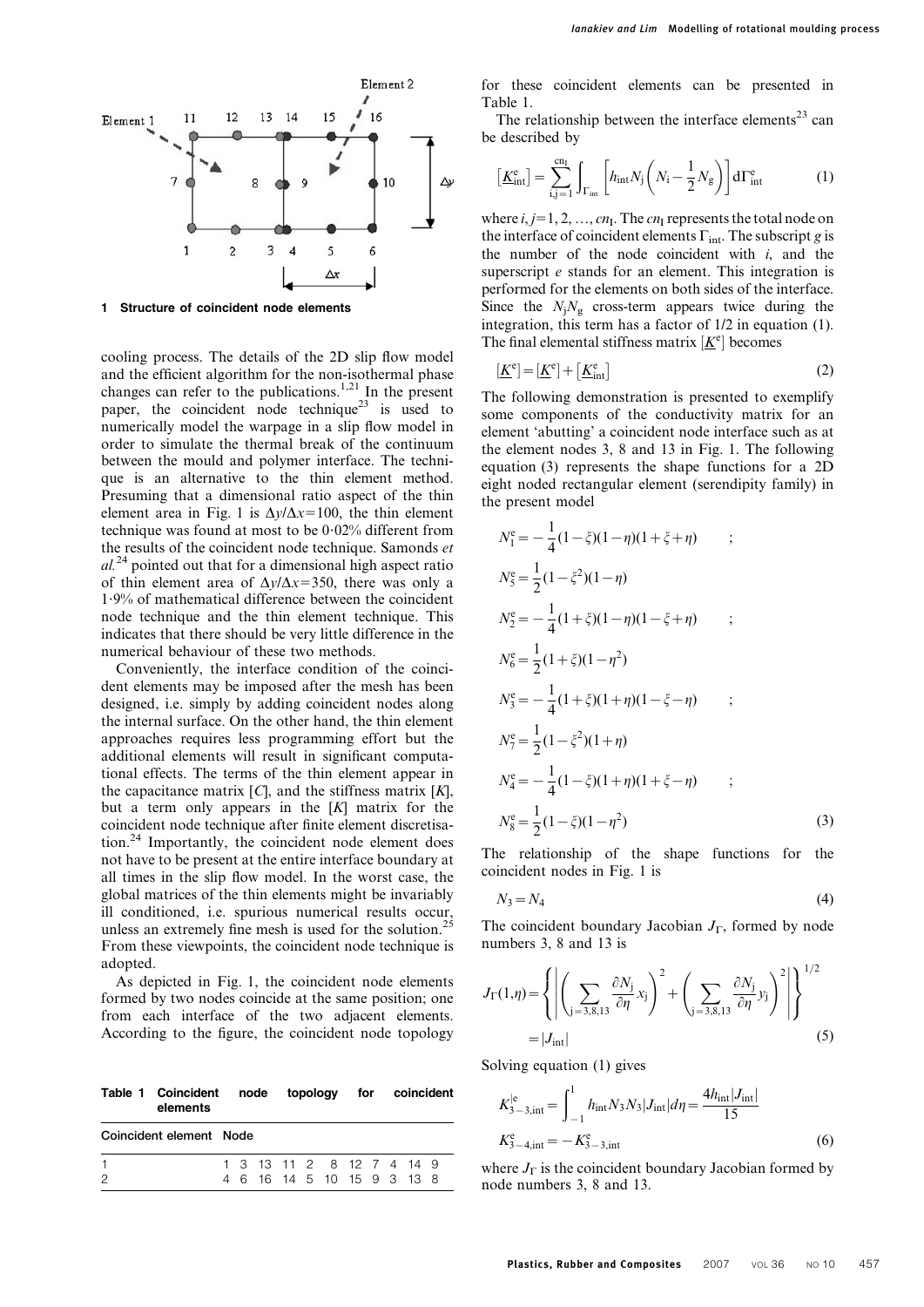

2 Comparisons of cycle times between external cooling and external–internal cooling processes for unwarped part

#### Results and discussion

The efficiency of coupling internal cooling into the rotational moulding process has been numerically studied and depicted in Fig. 2 for part thickness up to 12 mm. The results show that the external–internal cooling reduces significantly the cycle times particularly for the moulding of thick plastic products. According to Chen's offline experimental results,<sup>20</sup> the part warpage starts from the crystalline melting temperature  $T_{cm}$ . An early separation might be possible if an excess release agent used for the rotational moulding process.<sup>15</sup> The effects on cycle time due to this phenomenon, such as the onset of warpage at a different level of part solidity, have been plotted in Figs. 3 and 4 for the rotational moulding process with external cooling and external– internal cooling respectively. As expected in Fig. 3, the part warpage has reduced the efficiency of the external cooling. Interestingly the plot indicates that the cycle times due to the warpage for thin parts are independent of the degree of solidified part, which the warpage begins (i.e. early onset/late onset part warpage). The effect only becomes evident when the part thickness increases, for example the part thickness  $\geq 8$  mm. In contrast to the



3 Comparisons of cycle times between warped and unwarped parts for external cooling process



4 Comparisons of cycle times between warped and unwarped problems for external–internal cooling process

results, Fig. 4 shows that there are negligible differences in the cycle times between the early onset and late onset part warpage when the external–internal cooling method is applied to the rotational moulding process.

The dimensionless plots of the 'base case' in the following Figs. 5–12 are constructed from the experimental data for the 4 mm part as given in Table 2. These figures demonstrate the influences of the key dimensionless process parameters resulted by different external processing conditions and/or warpage formation on the dimensionless heating time  $II<sub>1</sub>$ , as well as the dimensionless total cycle time  $II_2$ . For similar cooling conditions, either external or external–internal cooling, all the dimensionless plots for the warped parts in general show a similar line pattern as their corresponding unwarped parts;  $II_2$  is shifted upwards approximately by a constant value for the dimensionless groups  $II_3$ ,  $II_4$ ,  $II_5$ ,  $II_6$ ,  $II_9$ , and  $II_{10}$ , and not by a constant value for the dimensionless groups  $II_7$ ,  $II_8$  and  $II_9$ . The upward shifts of  $II_2$  due to warpage are comparatively small for the external–internal cooling method compared with the external cooling method. As a whole, Figs. 5–12 indicate that the external–internal cooling method for the rotational moulding is a more effective measure then the external cooling method to keep the cycle time short for the dimensionless groups  $II_3$  to  $II_{10}$  (i.e. lower value of  $II_2$ ) respectively.

During the dimensional analysis, the variations of polymer related dimensionless groups  $(II_3, II_4 \text{ and } II_5)$ are only based on the selected phase change region that is appropriate (i.e. liquid phase – with subscript  $l$ ). This is to keep the remaining dimensionless groups constant at the value corresponding to the base case. The selected region is a matter of study interest. The relationship between the dimensionless total cycle time  $II_2$ , and the dimensionless groups of the polymer  $II_3$ ,  $II_4$  and  $II_5$  are plotted in Figs. 5b, 6b and 7b respectively. In these figures, the differences between  $II_2$  for the two different cooling methods could be larger if the thermal property variations for the warped or unwarped parts involve a wider temperature range to allow for the phase changes. Thus the cooling methods have considerable influence in enhancing the dimensionless group  $II_2$ .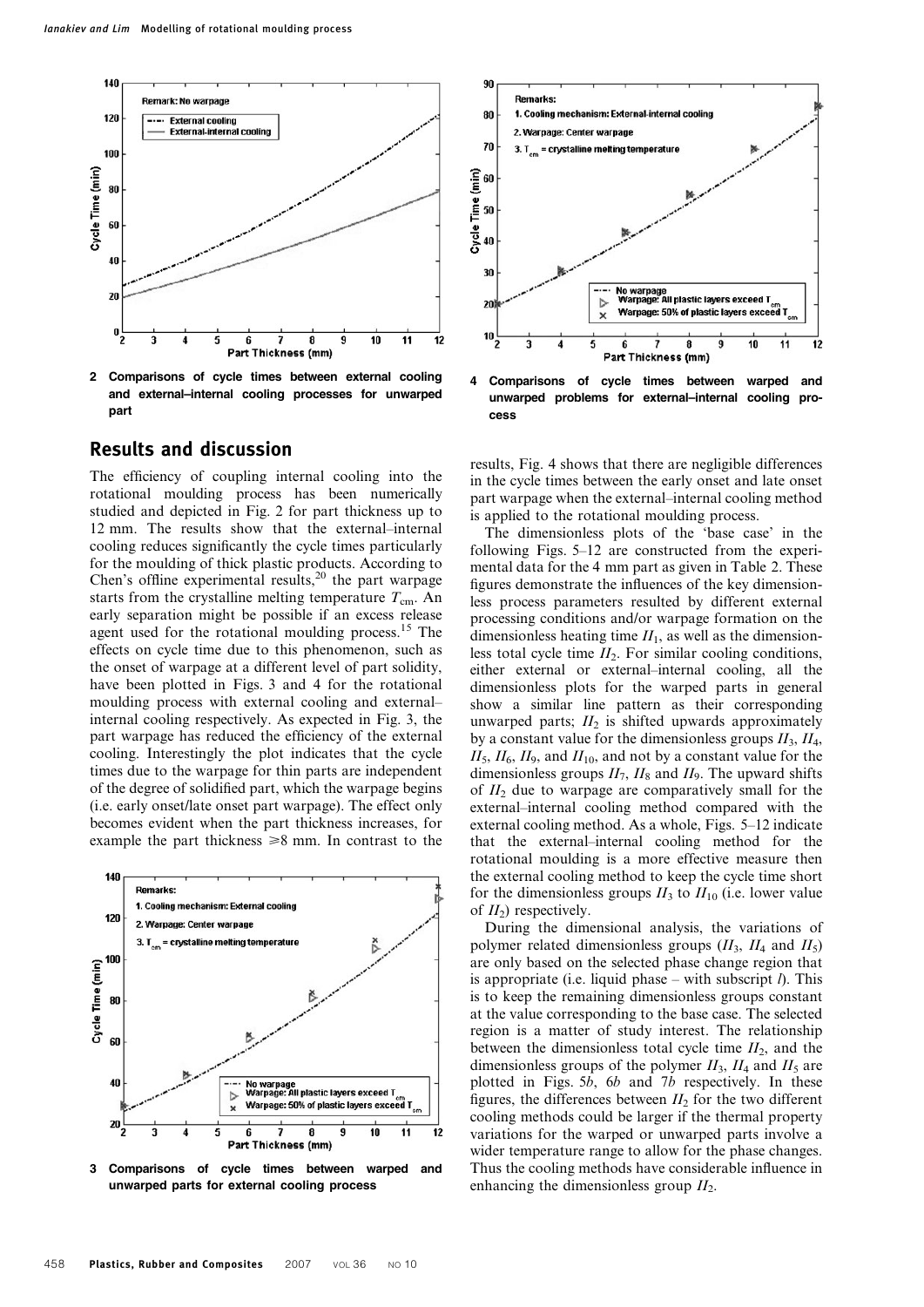

5 a dimensionless heating time  $II_1$  and b dimensionless total cycle time  $II_2$  versus dimensionless plastics to mould thermal capacitance ratio  $II_3$ 



6 a dimensionless heating time  $II_1$  and b dimensionless total cycle time  $II_2$  versus dimensionless latent heat per unit volume for plastic phase change  $II<sub>4</sub>$ 



7 a dimensionless heating time  $II_1$  and b dimensionless total cycle time  $II_2$  versus dimensionless plastic conductance  $II<sub>5</sub>$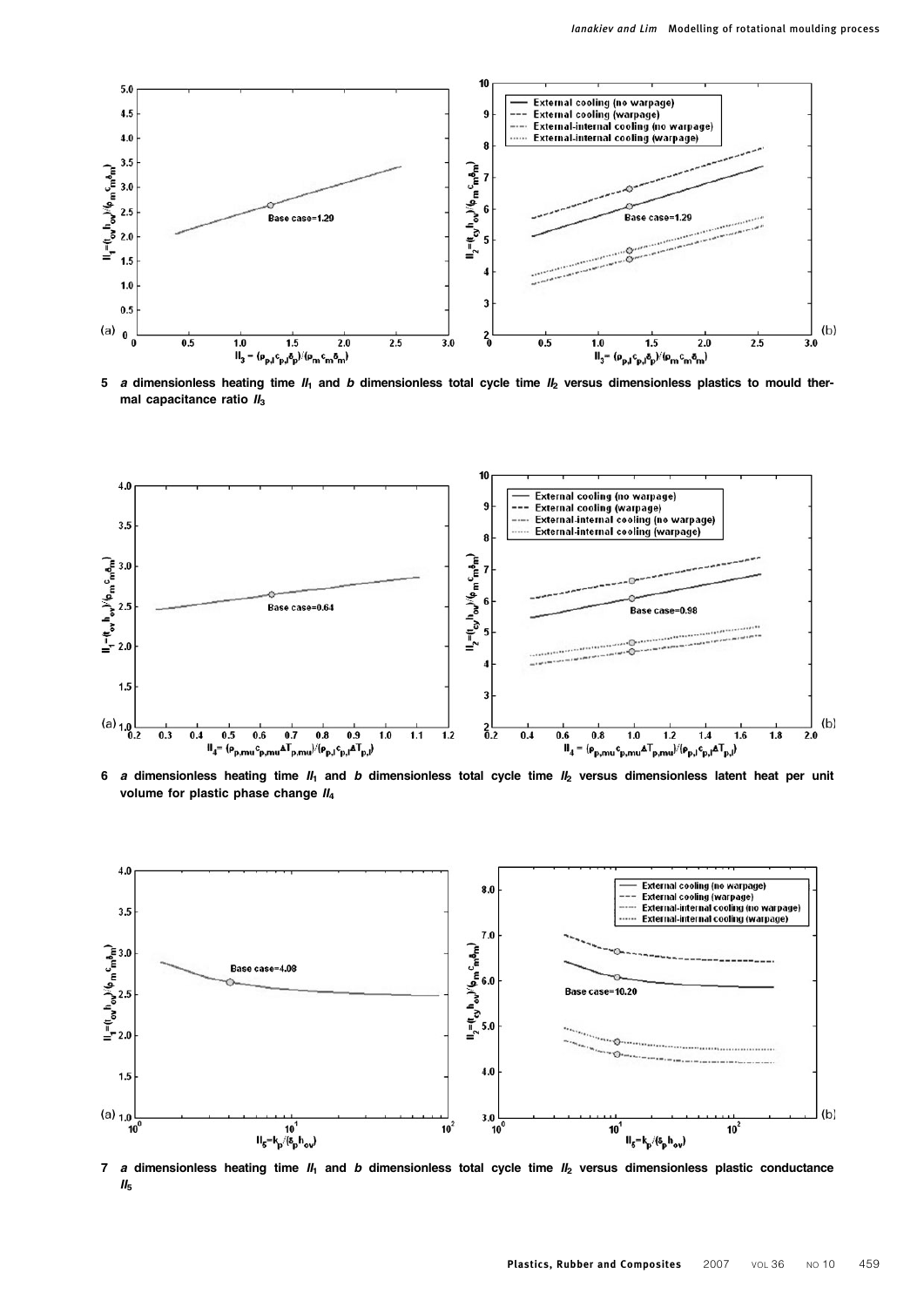

8 a dimensionless heating time  $II_1$  and b dimensionless total cycle time  $II_2$  versus dimensionless mould conductance  $II_6$ 



9 Dimensionless total cycle time  $II_2$  versus dimensionless demoulding temperature  $II<sub>7</sub>$ 

The magnitudes of  $II_3$  represent the plastic to mould thermal capacitance ratio and  $II_4$  represent the dimensionless latent heat per unit volume for plastic phase change. According to Figs. 5 and 6, the dimensionless heating time  $II_1$ , and dimensionless total cycle time  $II_2$ , increase linearly with the increasing  $II_3$  and  $II_4$ respectively. The magnitudes of  $II_4$  indicate that  $II_1$ and  $II_2$  are dependent on the melting and crystallisation temperature ranges; the wider the phase change temperature the larger the values of  $II_4$ . Since  $II_4$  represents the dimensionless latent heat of absorption or release per unit volume, any change in the latent heat for a phase change, a linear relationship between  $II_1$  and  $II_4$  (or  $II_2$ ) and  $II_4$ ) would be predicted from this dimensional relationship.

The plots from Fig. 7 illustrate that if the dimensionless plastic conductance  $II_5$  is smaller than the base case,  $II_1$  and  $II_2$  increase moderately with decreasing  $II_5$ . When  $II_5$  is larger than the base case, the values of  $II_1$ and  $II_2$  are almost approaching asymptotically. This suggests that any increase in the magnitude for the poor polymer thermal conductivity does not really improve the process times (heating time  $t_{\text{ov}}$  and total cycle time  $t_{\rm cv}$ ) of this pressure free rotomoulding process; as the thermal conductivity of the polymer does not vary



10 Dimensionless total cycle time  $II_2$  versus external heating to cooling heat transfer coefficient ratio  $II_8$ 

appreciably for most polymers. According to Fig. 8, there is neither  $II_1$  nor  $II_2$  sensitive to the change in the dimensionless mould conductance,  $H_6$ . The capability of  $II<sub>6</sub>$  in expediting the process times is limited by the dimensionless group  $II_5$  that is due to the poor thermal conductivity of the polymer. Thus the dimensionless group  $II<sub>6</sub>$  is regarded as a negligible factor for improving the heating and cooling times of a rotational moulding process.

The value of  $II_7$  is a measure of the demoulding temperature. Its relationship to  $II_2$  is plotted in Fig. 9. For  $II_7$  smaller than the base case, i.e. decreasing the demoulding temperature  $T<sub>d</sub>$ , the dimensionless cycle time  $II_2$  increases moderately with decreasing  $II_7$  for all the cooling circumstances. However, the continuous decreasing  $II_7$  eventually results in a steep increase in  $II_2$ . At the stage, the effect of warpage has become more evident to deteriorate the dimensionless total cycle time,  $II<sub>2</sub>$ , for the external cooling. For the external–internal cooling, however, the variation of  $II_2$  is comparatively small between the warped and unwarped parts when there is a further decrease in  $II_7$ . This implies that external–internal cooling requires less additional cooling time to solidify warped products. It also indirectly implies that external–internal cooling can possibly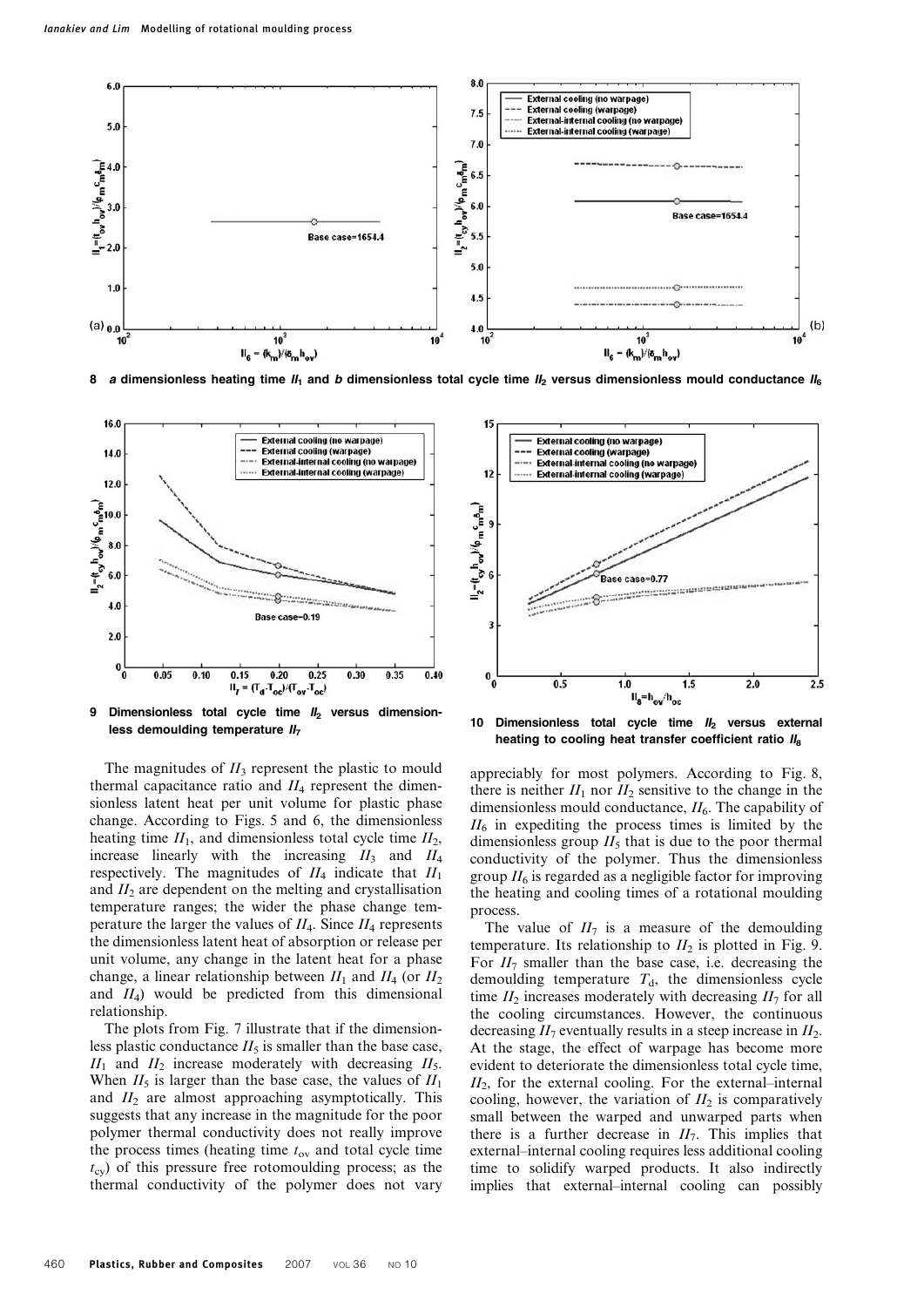

11 Dimensionless total cycle time  $I_2$  versus internal air to external cooling heat transfer coefficient ratio  $I_9$  for a external cooling and b external–internal cooling



12 Dimensionless total cycle time  $II_2$  versus air gap to external cooling heat transfer coefficient ratio  $II_{10}$ 

prevent rotomoulder from producing 'too' under solidified parts even if the warpage could not be detected during the actual moulding process. So the external– internal cooling method is a promising technique to improve the cycle time and to maintain the quality of the final products. When the dimensionless demoulding temperature  $II_7$  is larger than the base case,  $II_2$  is no longer affected by warpage. This is because the warpage occurs a short time after the demoulding temperature is reached. The dimensionless cycle time  $II_2$ , however, is still influenced by the methods of cooling.

The curves in Fig. 10 show that the dimensionless total cycle time  $II_2$  increases with increasing the

Table 2 Experimental process conditions of Enichem RP246H polymer in 'base case'

| Process conditions of polymer RP246H (Ref. 12) in<br>'base case' |       |                                            |                    |                    |  |  |  |  |  |  |
|------------------------------------------------------------------|-------|--------------------------------------------|--------------------|--------------------|--|--|--|--|--|--|
| $T_{\alpha}$ , $^{\circ}$ C<br>$\delta_{\bf p}$ , mm             |       | $\tau_{\mathsf{ov}}, \ ^{\circ}\mathsf{C}$ | $t_{\rm ov}$ , min | $t_{\rm cv}$ , min |  |  |  |  |  |  |
| 4                                                                | 28.06 | 290                                        | 18.66              | 41.93              |  |  |  |  |  |  |

dimensionless group  $II_8$ , representing the external heating to cooling heat transfer coefficient ratio.  $II_2$  is significantly improved by the internal–external cooling method compared to the external cooling method especially when  $II_8$  is larger than the base case. Generally the plots for the two side cooling (external– internal cooling) lack linearity;  $II_2$  increases almost monotonically with increasing  $II_8$  above the base case (corresponds to a decrease in  $h_{\text{oc}}$ ). This is because the cooling process could still continuous from the internal plastic surface even at high a value of  $II_8$ . In contrast,  $II_2$ for the one side cooling model (external cooling) is linearly sensitive to the change of  $II_8$  for the warp and unwarped parts.

As shown in Fig. 11a,  $II_2$  of the external cooling method is not sensitive to the magnitude of internal air to external cooling heat transfer coefficient ratio  $II_9$ , which corresponds to change in  $h_{\text{in}}$ . The dimensionless cycle time  $II_2$  is influenced by  $h_{\text{oc}}$  which is inversely proportional to  $h_{\text{in}}$ . For the external–internal cooling method, Fig. 11b shows that decrease in  $II_9$  from the base case leads to dramatic increase in  $II_2$ . For  $II_2$  larger than the base case, however,  $II_9$  is gradually becomes asymptotic. This implies that there is a limit for the cooling method to improve  $II_2$ , which is due to the poor thermal properties of the plastic. A large  $II_9$  can be produced by increasing  $h_{\text{in}}$ ; for example, by blowing high velocity air into the mould. However, this may potentially blow the mould apart when a high internal pressure builds up. In Fig. 12, the magnitude of  $II_{10}$ represents warpage to external cooling heat transfer coefficient ratio. The dimensionless total cycle time,  $II_2$ , is generally not sensitive to  $II_{10}$ . Thus the interface heat transfer coefficient for warpage  $h_{int}$  can be set to a constant value for warpage modelling of the rotational moulding process.

#### Conclusions

The numerical modelling shows that the onset of part warpage at different degree of part solidity does not affect the total cycle time for the rotational moulding process with external–internal cooling. For the external cooling only, the warpage formation for thicker parts does have a considerable influence on prolonging the